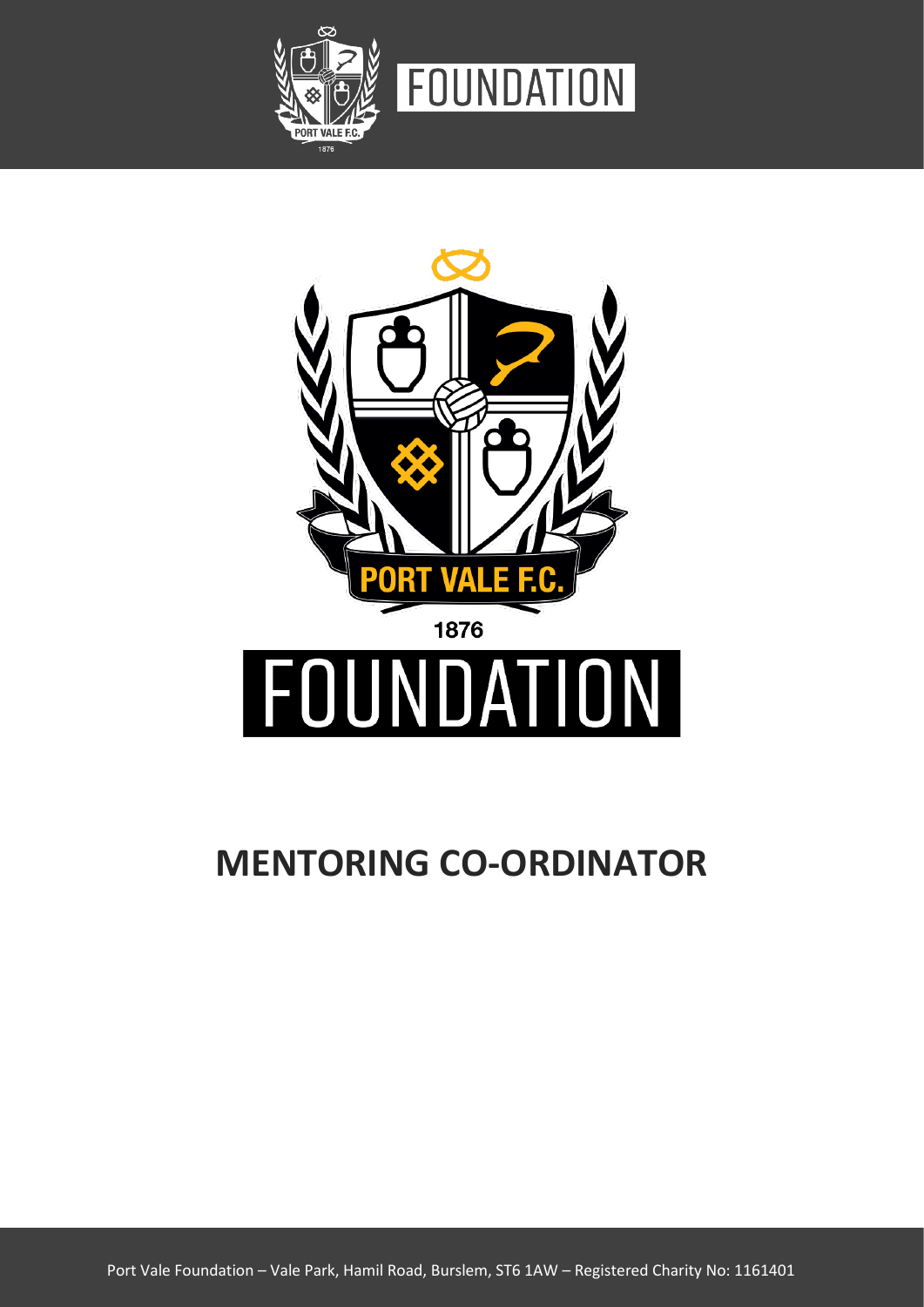**Port Vale Foundation use the power of Port Vale Football Club** *to create opportunities to engage, motivate and inspire people to improve their lives and their communities.* 

We are a values led organisation and strive to live and breathe them each and every day. Our values are:

- **Passionate** We are passionate about supporting the people of Stoke on Trent and Staffordshire to improve their lives and their communities
- **Collaborative** We foster and develop innovative partnership with wide ranging organisations to maximise our impact and outcomes
- **Integrity**  We use a robust evidence base and proven practice to inform decisions, measure impact and sustain our activity
- **Inclusive** We create opportunities for everyone from every background to take part in our programmes and have positive experiences, which lead them to fulfil their potential
- **Excellence** We provide high quality experiences and support for participants, partners, professionals and staff
- **Proud** We celebrate success and are visible to everyone, meaning we are valued by our club, our partners and our community.

In order to fulfil our mission, we are actively looking to contribute to local, regional and national priorities, using the Port Vale Football Club Foundation brand to positively impact on a range of agendas such as increasing sport and physical activity, improving health, increasing education standards and improving community cohesion.

To focus and influence the Port Vale FC Foundation in achieving our mission whilst supporting and tackling local priorities, our work is categorised under four core areas:

- Sport & Physical Activity
- Health & Well-being
- Education & Employability
- Community Engagement

Under each of our areas, we also identify a number of priorities for Port Vale FC Foundation Trust that are aligned to various local, regional and national plans and strategies – ensuring that our work contributes to the wider strategic context for Sport, Health, Education and Inclusion.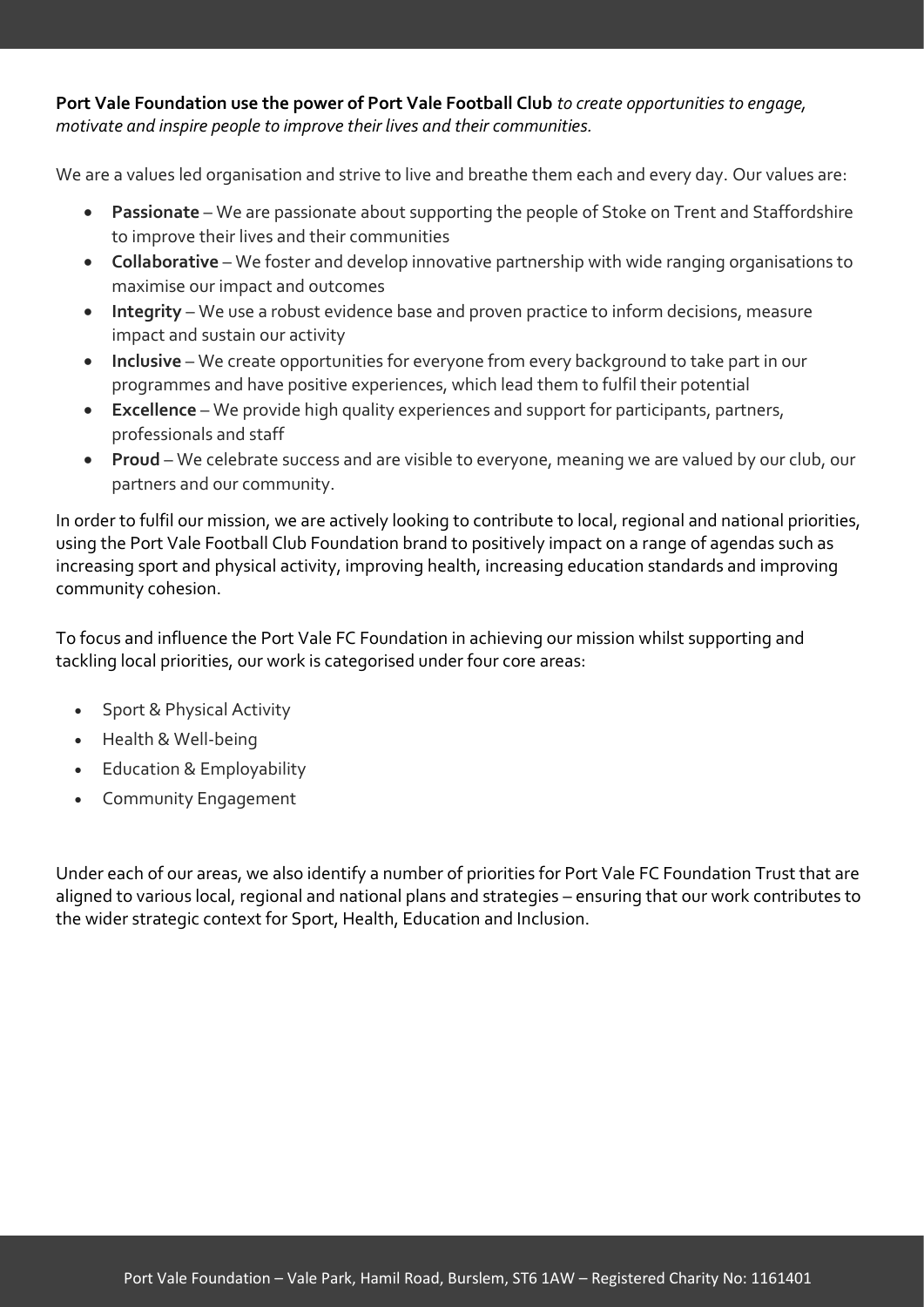#### **Role Profile – Mentoring Project Lead**

#### **Role Reports to: Education and Employability Manager**

### **Hours: 37.5 hours (fixed term 12 months with extension available subject to funding) Pay scale: G**rade 4

#### **The Role: Mentoring Co-ordinator**

The Football Mentoring project is a flagship Port Vale Foundation programme which supports primary and secondary school children through one to one support and group activity to improve life skills.

The programme exists to engage, inspire and empower young people, supporting them in personal and social development whilst building their confidence so they can go out there and achieve their dreams, no matter where they're from or what their background is.

At Port Vale Foundation this is exactly what we aim to do and we currently have an opportunity for a Mentoring Project Lead to join our team and help us to grow this important initiative.

As our Mentoring Co-ordinator, you will lead the design and development of mentoring activities across all phases of the programme from recruitment of the young people, to programme planning, to events and supporting the delivery of our year round programme.

**Main Responsibilities and Accountabilities**

- To Plan, implement and co-ordinate the Mentoring project on behalf of Port Vale Foundation.
- To oversee all operational aspects of delivery including project activities, staff training, staff scheduling, staff recruitment, booking venues, data inputting and health and safety.
- To assist in the recruitment for the contractual target of young people onto the mentoring programme.
- To work with and engage with the community to reach young people, community groups and charities.
- Assist with the administrative and monitoring processes relating to mentoring ensuring all data is recorded accurately and securely.
- To support the marketing and promotion of mentoring related activities.
- To ensure equality of opportunity is afforded to all persons both internal and external, actively seeking to eliminate any direct or indirect discriminatory practices/behaviour.
- Attend contract meetings to sure that the terms and conditions of the contract are being met.

• To be accountable for the welfare of children and vulnerable adults under your responsibility. **Key Skills & Experience**

- Experience of managing a team and working within a team
- Experience of developing and managing a programme.
- Working with young people
- Experience of leading the planning, delivery and evaluation of activities for and with young people.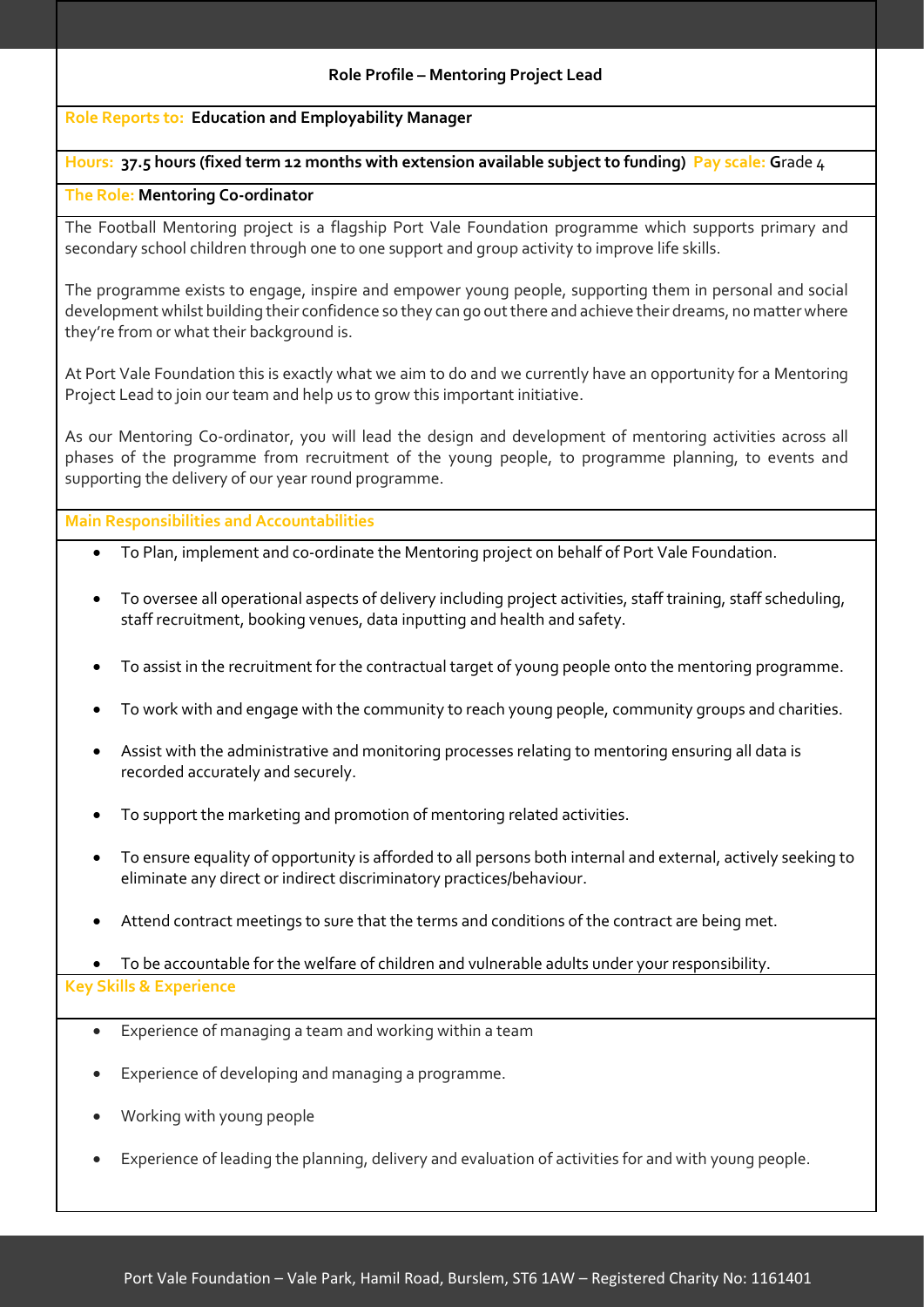#### **General**

This is fast paced role will suit someone who has experience engaging and motivating others, coordinating activities such as timetable creation, cohort management, staffing ratios as well as transport/residential booking.

You will be working as part of a wider team to ensure everything runs smoothly whilst making the mentoring programme an enjoyable and meaningful activity, you will be the go-to person for best practice guidelines, quality processes and procedures but will also get involved in developing recruitment ideas to support the mentoring programme and sign ups as well as line management of seasonal staff and creating reports using the internal CRM system.

We are looking for an enthusiastic, reliable team player with excellent communication skills who has experience designing and delivering presentations and engaging young people, someone who can work under pressure and manage multiple priorities at the same time. Experience working within the youth sector is desirable. Due to the nature of the role, all candidates are expected to have a full, clean drivers licence with access to a car, as this role will involve travelling to location sites.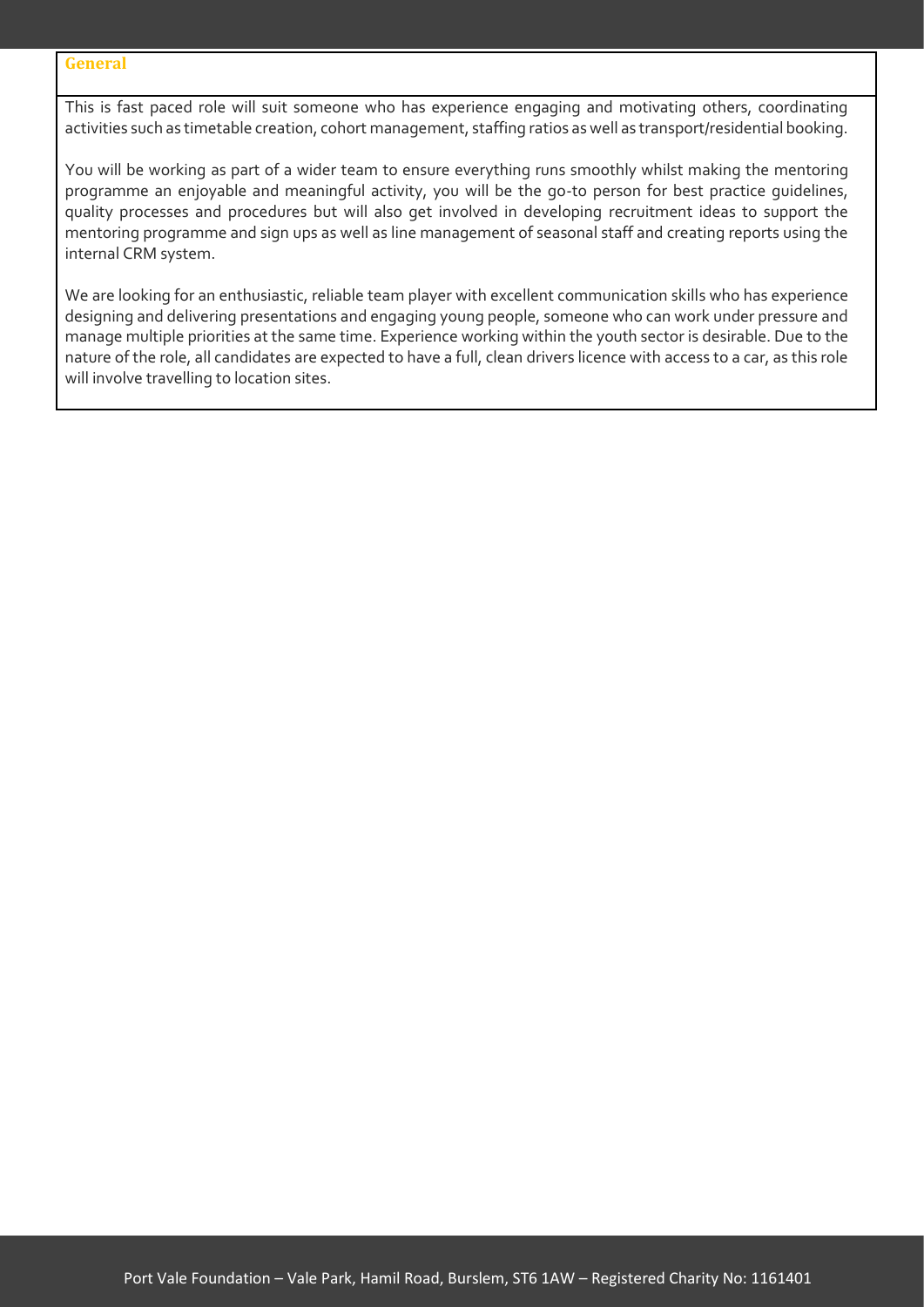## **Person Specification - NCS Project Co-ordinator**

|                                                                                                                                                               | <b>Essential/Desirable</b> | Assessed via:         |
|---------------------------------------------------------------------------------------------------------------------------------------------------------------|----------------------------|-----------------------|
| <b>Relevant Experience</b>                                                                                                                                    |                            |                       |
| Previous successful experience of running a community<br>programme/coaching/teaching/mentoring within a youth or<br>sport environment                         | Essential                  | Interview/Application |
| Experience in managing a team                                                                                                                                 | Essential                  | Interview/Application |
| Experience working with young people                                                                                                                          | Essential                  | Interview/Application |
| Experience of engaging and inspiring young people.                                                                                                            | Essential                  | Interview/Application |
| Experience and understanding of the NCS programme                                                                                                             | Desirable                  | Interview/Application |
| <b>Formal Academic Qualifications</b>                                                                                                                         |                            |                       |
| <b>GCSE Maths and English C+</b>                                                                                                                              | Essential                  | Certificates          |
| <b>University Degree</b>                                                                                                                                      | Desirable                  | Certificates          |
| Youth work qualifications                                                                                                                                     | Desirable                  | Certificates          |
| <b>Vocational Qualifications and Training</b>                                                                                                                 |                            |                       |
| First Aid & Safeguarding Certificates                                                                                                                         | Essential                  | Certificates          |
| Clean Enhanced DBS Check                                                                                                                                      | Essential                  | Certificates          |
| National coaching qualification endorsed by the sport's<br>governing body                                                                                     | Desirable                  | Certificates          |
| Health & Safety at Work                                                                                                                                       | Desirable                  | Certificates          |
| <b>Job Related Skills and Abilities</b>                                                                                                                       |                            |                       |
| Be able to communicate effectively with participants,<br>customers, visitors and staff                                                                        | Essential                  | Interview/Application |
| Good IT Skills, including word processing, spreadsheets and<br>databases                                                                                      | Essential                  | Interview/Application |
| Ability to deliver KPIs against project plans on time and within<br>budget                                                                                    | Essential                  | Interview/Application |
| Ability to work under own initiative and be pro-active in<br>driving the organisation forward                                                                 | Essential                  | Interview/Application |
| Experience in project reporting.                                                                                                                              | Desirable                  | Interview/Application |
| <b>Physical Requirements and Personal Attributes</b>                                                                                                          |                            |                       |
| To represent Port Vale Foundation in a professional manner<br>at all times; to include dress, presentation, hygiene, attitude,<br>conduct and professionalism | Essential                  | Interview/Application |
| Enthusiasm and passion for working with young people and<br>the local community.                                                                              | Desirable                  | Interview/Application |
| A positive attitude towards professional development and<br>their own learning                                                                                | Desirable                  | Interview/Application |
| Creative in problem solving situations together with a<br>willingness to take on or try new approaches and ideas                                              | Desirable                  | Interview/Application |
| <b>Special Working Conditions</b>                                                                                                                             |                            |                       |
| Hold a valid full, clean UK Driving license.                                                                                                                  | Essential                  | Application           |
| Required to work evenings and weekends and occasional<br>match days when requested.                                                                           | Essential                  | Application           |
| Reliable approach to working hours                                                                                                                            | Essential                  | Application           |